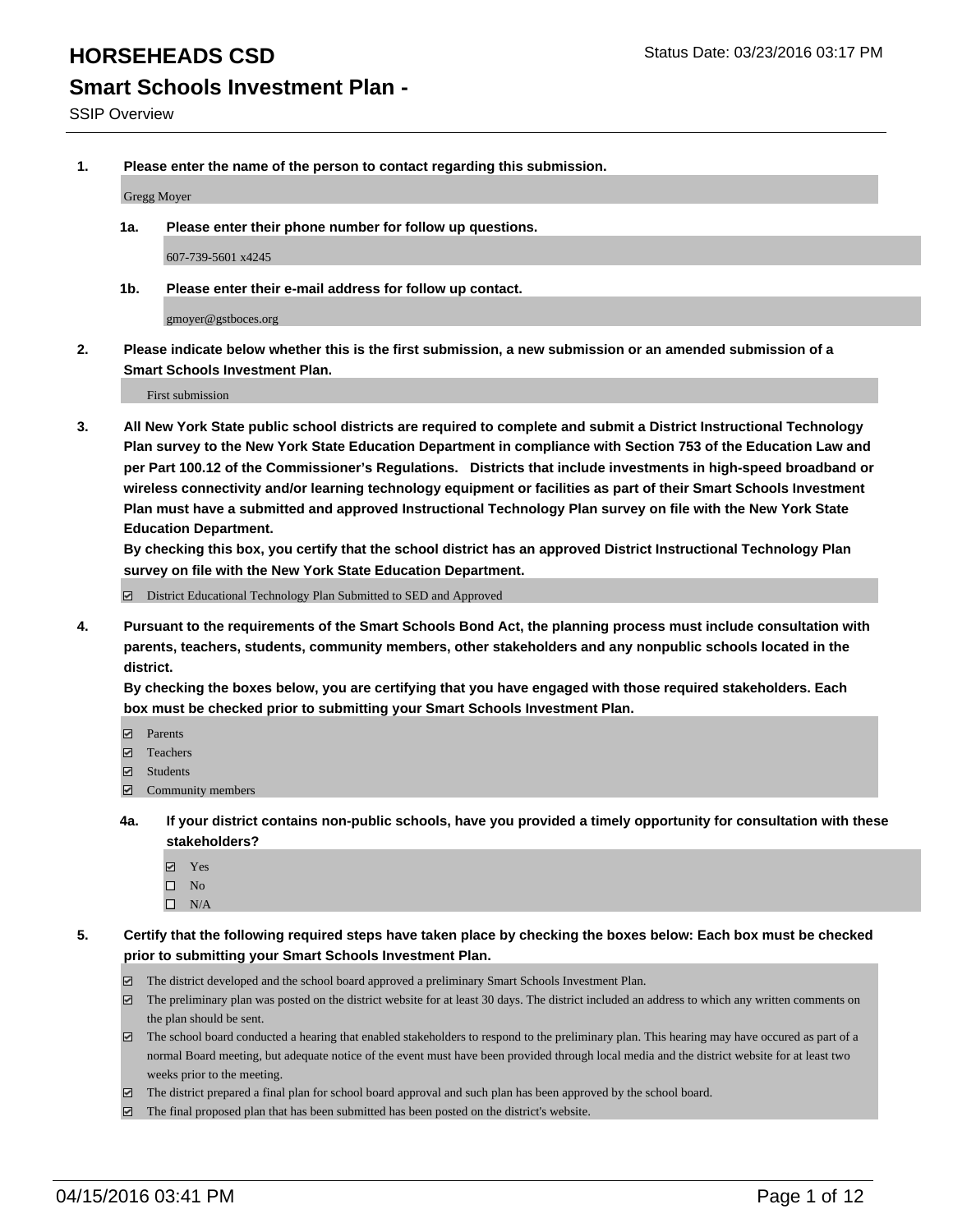SSIP Overview

**5a. Please upload the proposed Smart Schools Investment Plan (SSIP) that was posted on the district's website. Note that this should be different than your recently submitted Educational Technology Survey. The Final SSIP, as approved by the School Board, should also be posted on the website and remain there during the course of the projects contained therein.**

151029-Investment Plan Preliminary.pptx SMART SSIP Final 3-23-16.pdf SMART SSIP Prelim 10-29-15.pdf SSBA SSIP Expenditure Detail by Category\_Horseheads 3-23-16.pdf

**6. Please enter an estimate of the total number of students and staff that will benefit from this Smart Schools Investment Plan based on the cumulative projects submitted to date.**

4,822

**7. An LEA/School District may partner with one or more other LEA/School Districts to form a consortium to pool Smart Schools Bond Act funds for a project that meets all other Smart School Bond Act requirements. Each school district participating in the consortium will need to file an approved Smart Schools Investment Plan for the project and submit a signed Memorandum of Understanding that sets forth the details of the consortium including the roles of each respective district.**

 $\Box$  The district plans to participate in a consortium to partner with other school district(s) to implement a Smart Schools project.

**8. Please enter the name and 6-digit SED Code for each LEA/School District participating in the Consortium.**

| Partner LEA/District | <b>ISED BEDS Code</b> |
|----------------------|-----------------------|
| (No Response)        | (No Response)         |

**9. Please upload a signed Memorandum of Understanding with all of the participating Consortium partners.** (No Response)

**10. Your district's Smart Schools Bond Act Allocation is:**

\$2,929,862

**11. Enter the budget sub-allocations by category that you are submitting for approval at this time. If you are not budgeting SSBA funds for a category, please enter 0 (zero.) If the value entered is \$0, you will not be required to complete that survey question.**

|                                       | Sub-         |
|---------------------------------------|--------------|
|                                       | Allocations  |
| School Connectivity                   | 2,841,966    |
| Connectivity Projects for Communities | O            |
| Classroom Technology                  | O            |
| Pre-Kindergarten Classrooms           |              |
| Replace Transportable Classrooms      |              |
| High-Tech Security Features           | 87,896       |
| Totals:                               | 2,929,862.00 |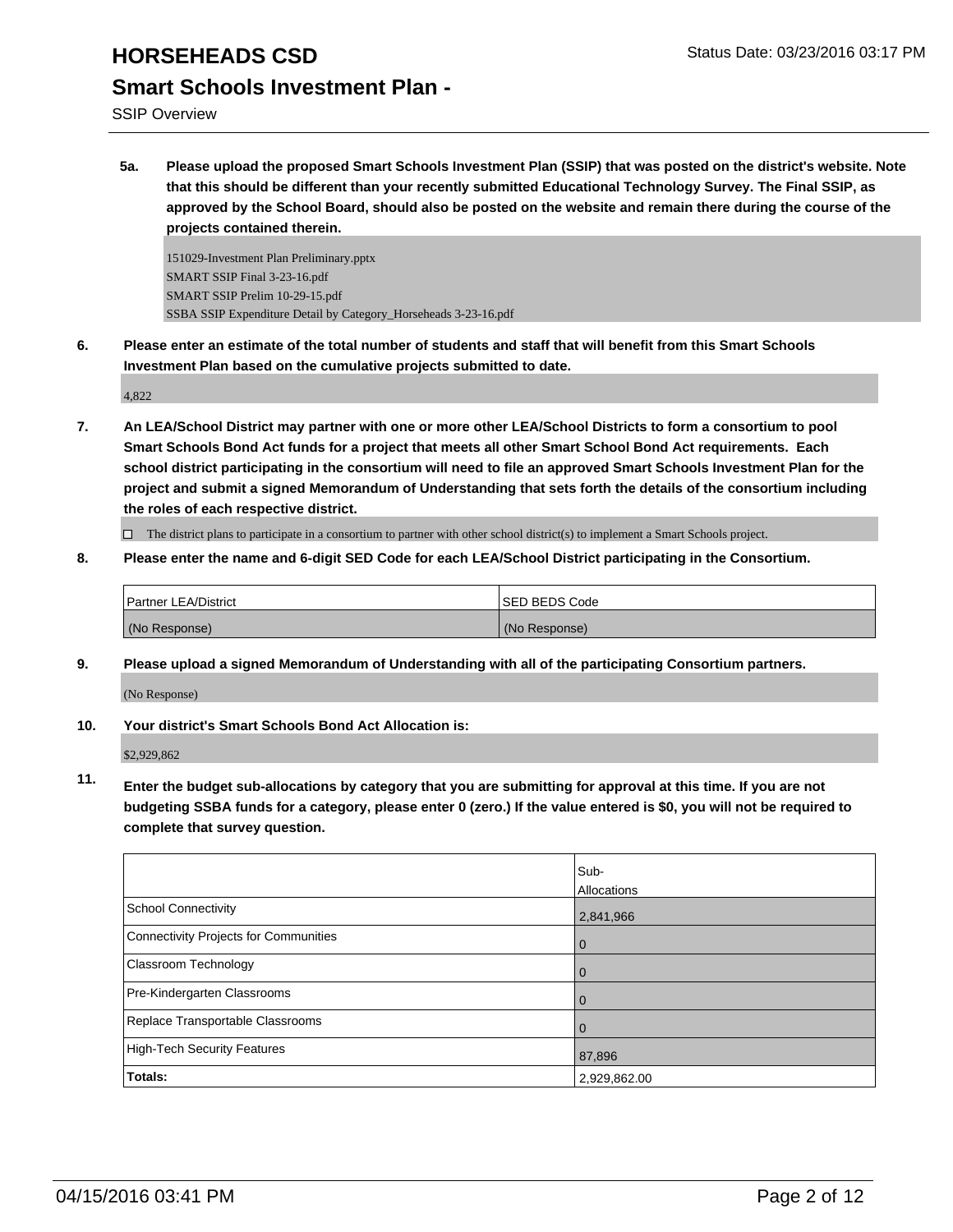School Connectivity

- **1. In order for students and faculty to receive the maximum benefit from the technology made available under the Smart Schools Bond Act, their school buildings must possess sufficient connectivity infrastructure to ensure that devices can be used during the school day. Smart Schools Investment Plans must demonstrate that:**
	- **sufficient infrastructure that meets the Federal Communications Commission's 100 Mbps per 1,000 students standard currently exists in the buildings where new devices will be deployed, or**
	- **is a planned use of a portion of Smart Schools Bond Act funds, or**
	- **is under development through another funding source.**

**Smart Schools Bond Act funds used for technology infrastructure or classroom technology investments must increase the number of school buildings that meet or exceed the minimum speed standard of 100 Mbps per 1,000 students and staff within 12 months. This standard may be met on either a contracted 24/7 firm service or a "burstable" capability. If the standard is met under the burstable criteria, it must be:**

**1. Specifically codified in a service contract with a provider, and**

**2. Guaranteed to be available to all students and devices as needed, particularly during periods of high demand, such as computer-based testing (CBT) periods.**

**Please describe how your district already meets or is planning to meet this standard within 12 months of plan submission.**

The high school houses the most staff, students, and IP based devices in the district. The high school also houses nearly all the district offices. In reality, about 40% of the district's current devices are in this one complex. The high school also has the greatest likelihood of adding substantial numbers of additional IP based devices in the next few years. This will skew the minimum speed standard as the growth occurs. The district needs to be poised to be able to permit larger numbers of devices making Internet based access requests. This includes an ever increasing pool of device types as we move from traditional desktop and laptop devices to also include handheld devices and specialty devices that are introduced thru FOSS, STEM, and Makerspace concepts. The plan is to increase infrastructure capacity 10 to 40 times (IE 1GB to 10GB or 40GB). The district does currently have bursting capabilities associated with its ISP to address high-demand times.

**1a. If a district believes that it will be impossible to meet this standard within 12 months, it may apply for a waiver of this requirement, as described on the Smart Schools website. The waiver must be filed and approved by SED prior to submitting this survey.**

 $\Box$  By checking this box, you are certifying that the school district has an approved waiver of this requirement on file with the New York State Education Department.

## **2. Connectivity Speed Calculator (Required)**

|                         | Number of<br><b>Students</b> | Multiply by<br>100 Kbps | Divide by 1000<br>to Convert to<br>Required<br>Speed in Mb | Current Speed<br>lin Mb | Expected<br>Speed to be<br>Attained Within Required<br>12 Months | <b>Expected Date</b><br>When<br>Speed<br>Will be<br>Met |
|-------------------------|------------------------------|-------------------------|------------------------------------------------------------|-------------------------|------------------------------------------------------------------|---------------------------------------------------------|
| <b>Calculated Speed</b> | 4,170                        | 417,000                 | 417                                                        | 1000                    | 1000                                                             | Currently<br>Compliant                                  |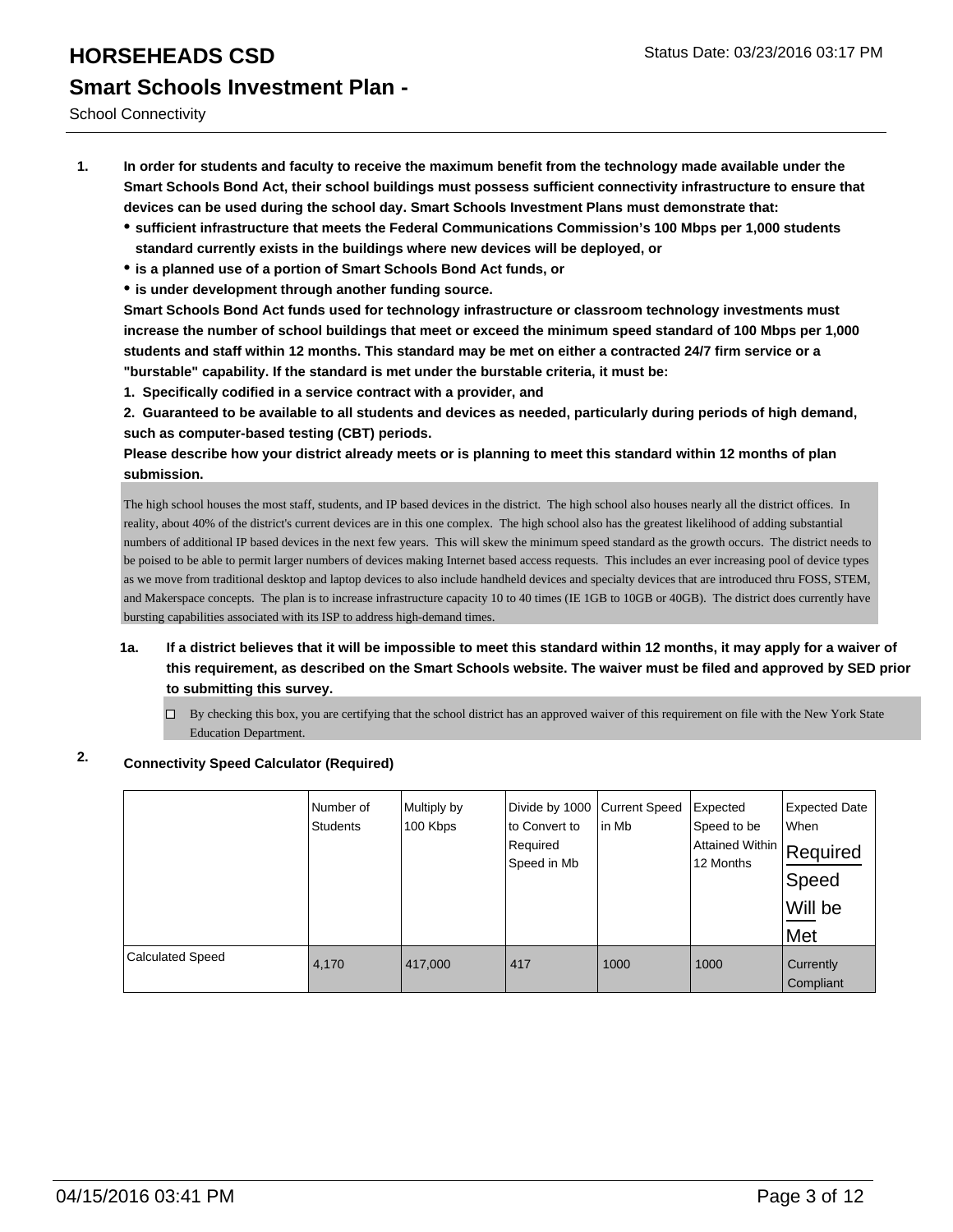School Connectivity

#### **3. Briefly describe how you intend to use Smart Schools Bond Act funds for high-speed broadband and/or wireless connectivity projects in school buildings.**

Infrastructure in the High School is very old with most dating back to 1998-1999. Some improvements have been made over time such as sporadic switching replacement, but many switches still need to be replaced. Data equipment rooms are not secure, not ventilated, and not covered by backup power. Most cabling is 1998-1999 vintage. In the mid 2000's, wireless infrastructure was added. While it is in use today, it is not robust enough to handle large concentrations of IP needing devices. The wireless controllers are aging and do not support some of the wireless network cards being delivered in todays laptops and tablets.

Updated infrastructure will allow the building to introduce newer technologies and larger quantities of technology that fit into our curriculum. This can include high concentrations of district sponsored technology or personal device use that is tied to curriculum planning. Performance of these devices is key to successful implementation in a classroom setting. Slow performance and system crashes do much detriment to effective use of technology by staff and students. The infrastructure must be universally robust: meaning every classroom, hallway, office area, meeting area, and adjacent grounds.

**4. Briefly describe the linkage between the district's District Instructional Technology Plan and the proposed projects. (There should be a link between your response to this question and your response to Question 1 in Part E. Curriculum and Instruction "What are the district's plans to use digital connectivity and technology to improve teaching and learning?)**

All of the plans to use digital connectivity require access to the network, the Internet, or district servers. Very little content is stored locally on a computer in a classroom. The District has a growing requirement to access this content. The content can take many forms. For example, web based content has been and is currently being developed at the local GST BOCES. Nearly all content desired from new software products is web based. Collaboration tools, for both staff and students, are web based. By introducing these sorts of instructional tools, there is an inherent need to make sure all portions of the supporting connectivity infrastructure, particularly wireless, can support the district now and into the future. Storage of data for these tools may be cloud based, or in some cases server based, but all require network and Internet access.

The trend is to move away from local content to web based content. Also, the face of content is evolving from text to video and multimedia and analog to digtial. These information modes are what today's students are familiar with and comfortable with. Instructional content delivery and professional development delivery must reflect this evolution. Transporting video and multimedia data is inherently bandwidth intensive, however. Having the capacity to include any combination of potential devices in varied instructional settings accessing bandwidth intensive content is absolutely critical to future learning.

**5. If the district wishes to have students and staff access the Internet from wireless devices within the school building, or in close proximity to it, it must first ensure that it has a robust Wi-Fi network in place that has sufficient bandwidth to meet user demand.**

#### **Please describe how you have quantified this demand and how you plan to meet this demand.**

Wireless infrastructure planning intends to incorporate heavy saturation and capacity coverage in all areas: instructional, office, meeting, hallways, and the immediate exterior grounds. In addition, key external locations such as the high school bleacher area and its surrounding area will require saturation. Heavy saturation will cover acess that may occur in one classroom at a slightly different time than the adjacent classroom or classroom down the hall. It is also realistic to think that heavy sauration will be required for simultaneous classroom access with IP based devices based on maximum classroom student size (25) and the possiblity of more than one device per student. Other supporting devices such as projectors, printers, and specialty devices can be wireless IP as well. This will increase the need to ensure that wireless saturation and throughput is maximized.

#### **6. As indicated on Page 5 of the guidance, the Office of Facilities Planning will have to conduct a preliminary review of all capital projects, including connectivity projects.**

Project Number 070901060009025 070901060001020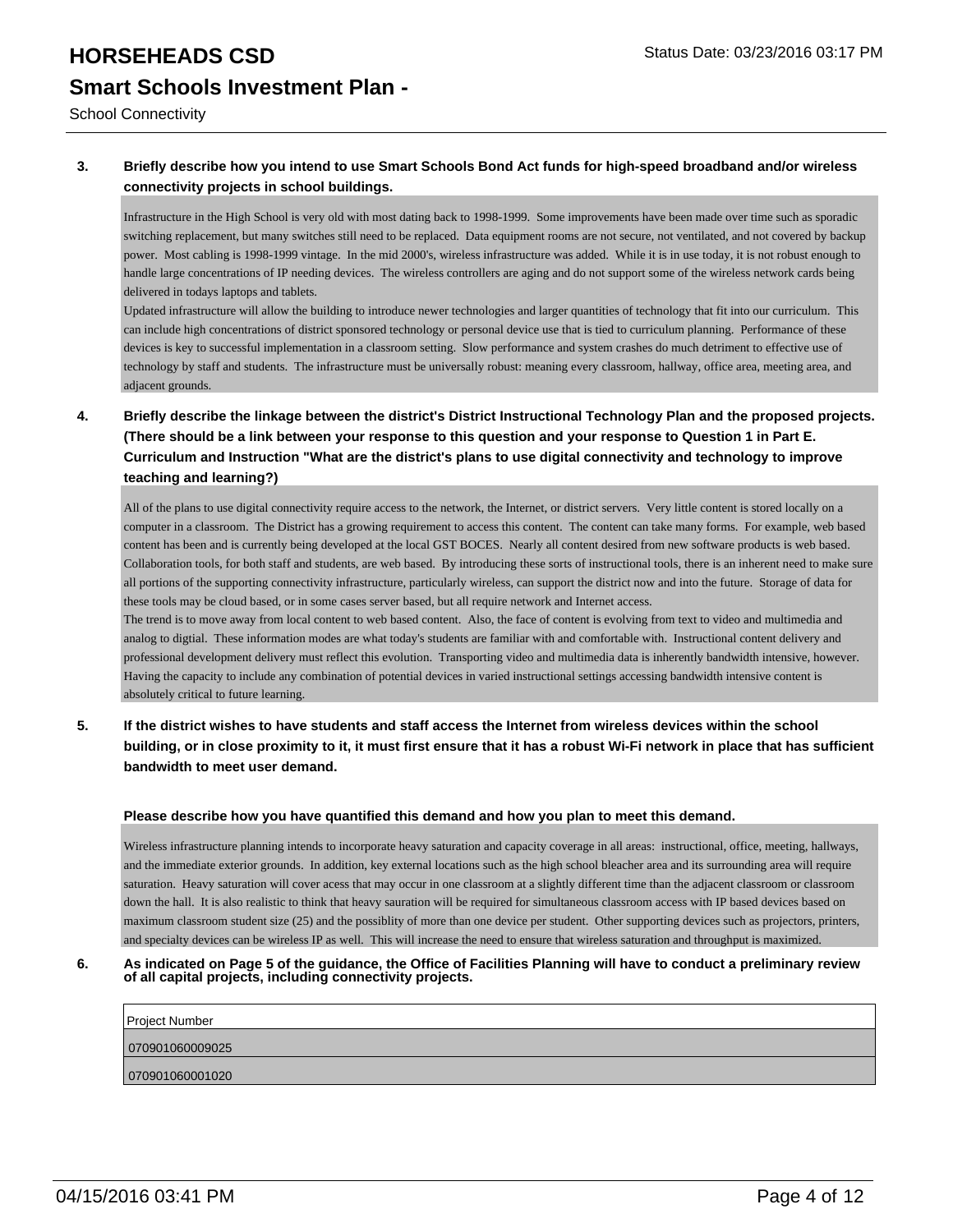School Connectivity

**7. Certain high-tech security and connectivity infrastructure projects may be eligible for an expedited review process as determined by the Office of Facilities Planning.**

**Was your project deemed eligible for streamlined review?** No

**8. Include the name and license number of the architect or engineer of record.**

| Name                                      | I License Number |
|-------------------------------------------|------------------|
| Jeff Robbins, Hunt Engineers & Architects | 35151            |

**9. If you are submitting an allocation for School Connectivity complete this table. Note that the calculated Total at the bottom of the table must equal the Total allocation for this category that you**

**entered in the SSIP Overview overall budget.** 

|                                            | Sub-<br>Allocation |
|--------------------------------------------|--------------------|
| Network/Access Costs                       | 2,841,966          |
| <b>Outside Plant Costs</b>                 | 0                  |
| School Internal Connections and Components | 0                  |
| Professional Services                      | $\mathbf 0$        |
| Testing                                    | $\mathbf 0$        |
| <b>Other Upfront Costs</b>                 | $\Omega$           |
| <b>Other Costs</b>                         | $\mathbf 0$        |
| Totals:                                    | 2,841,966.00       |

| Select the allowable expenditure | Item to be purchased | Quantity      | Cost per Item | <b>Total Cost</b> |
|----------------------------------|----------------------|---------------|---------------|-------------------|
| type.                            |                      |               |               |                   |
| Repeat to add another item under |                      |               |               |                   |
| each type.                       |                      |               |               |                   |
| (No Response)                    | (No Response)        | (No Response) | (No Response) | (No Response)     |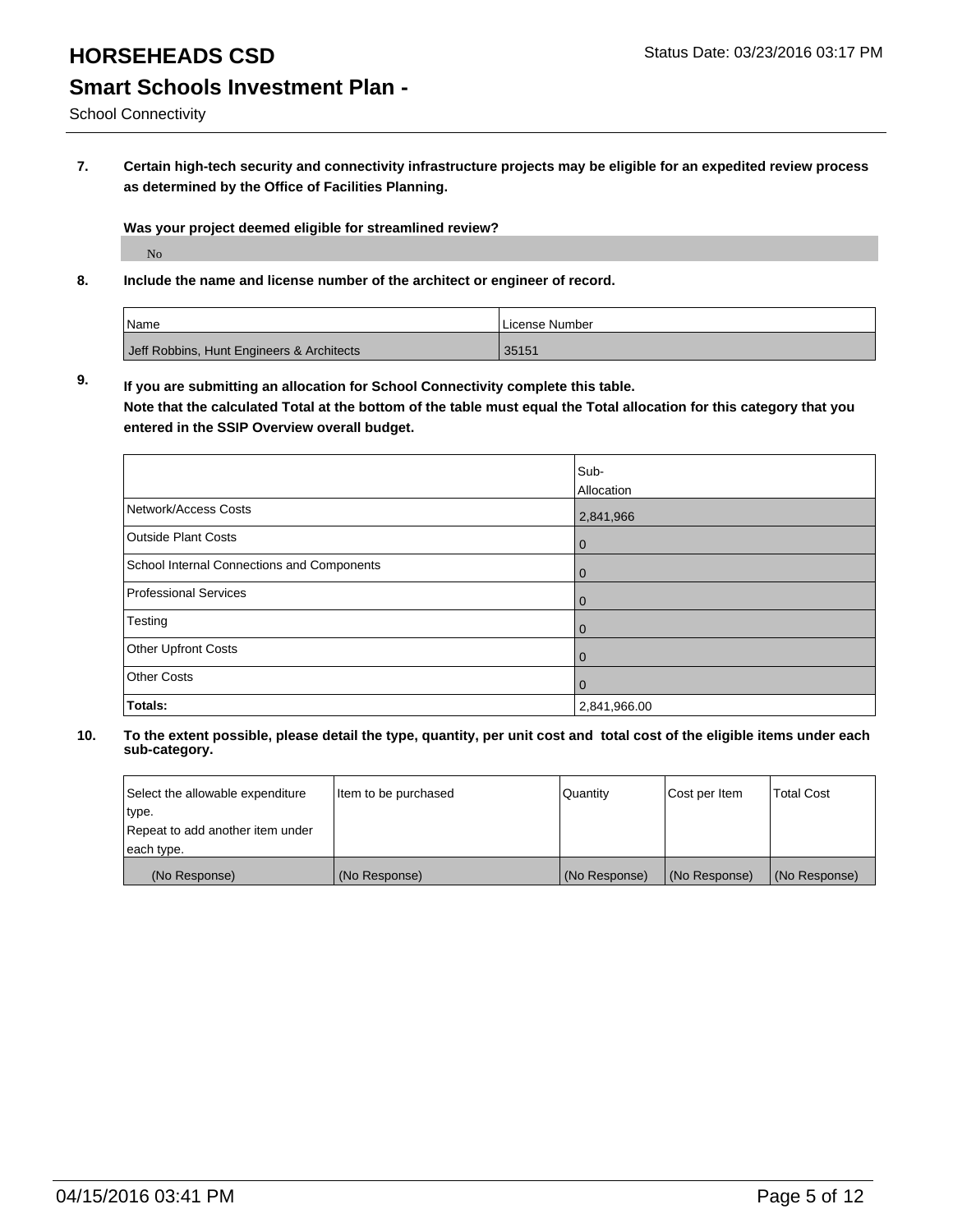## **HORSEHEADS CSD Status Date: 03/23/2016 03:17 PM**

## **Smart Schools Investment Plan -**

Community Connectivity (Broadband and Wireless)

**1. Briefly describe how you intend to use Smart Schools Bond Act funds for high-speed broadband and/or wireless connectivity projects in the community.**

(No Response)

**2. Please describe how the proposed project(s) will promote student achievement and increase student and/or staff access to the Internet in a manner that enhances student learning and/or instruction outside of the school day and/or school building.**

(No Response)

**3. Community connectivity projects must comply with all the necessary local building codes and regulations (building and related permits are not required prior to plan submission).**

 $\Box$  I certify that we will comply with all the necessary local building codes and regulations.

**4. Please describe the physical location of the proposed investment.**

(No Response)

**5. Please provide the initial list of partners participating in the Community Connectivity Broadband Project, along with their Federal Tax Identification (Employer Identification) number.**

| <b>Project Partners</b> | I Federal ID # |
|-------------------------|----------------|
| (No Response)           | (No Response)  |

**6. If you are submitting an allocation for Community Connectivity, complete this table.**

**Note that the calculated Total at the bottom of the table must equal the Total allocation for this category that you entered in the SSIP Overview overall budget.**

|                                    | Sub-Allocation |
|------------------------------------|----------------|
| Network/Access Costs               | (No Response)  |
| Outside Plant Costs                | (No Response)  |
| Tower Costs                        | (No Response)  |
| <b>Customer Premises Equipment</b> | (No Response)  |
| Professional Services              | (No Response)  |
| Testing                            | (No Response)  |
| <b>Other Upfront Costs</b>         | (No Response)  |
| Other Costs                        | (No Response)  |
| Totals:                            |                |

| Select the allowable expenditure | litem to be purchased | Quantity      | Cost per Item | <b>Total Cost</b> |
|----------------------------------|-----------------------|---------------|---------------|-------------------|
| type.                            |                       |               |               |                   |
| Repeat to add another item under |                       |               |               |                   |
| each type.                       |                       |               |               |                   |
| (No Response)                    | (No Response)         | (No Response) | (No Response) | (No Response)     |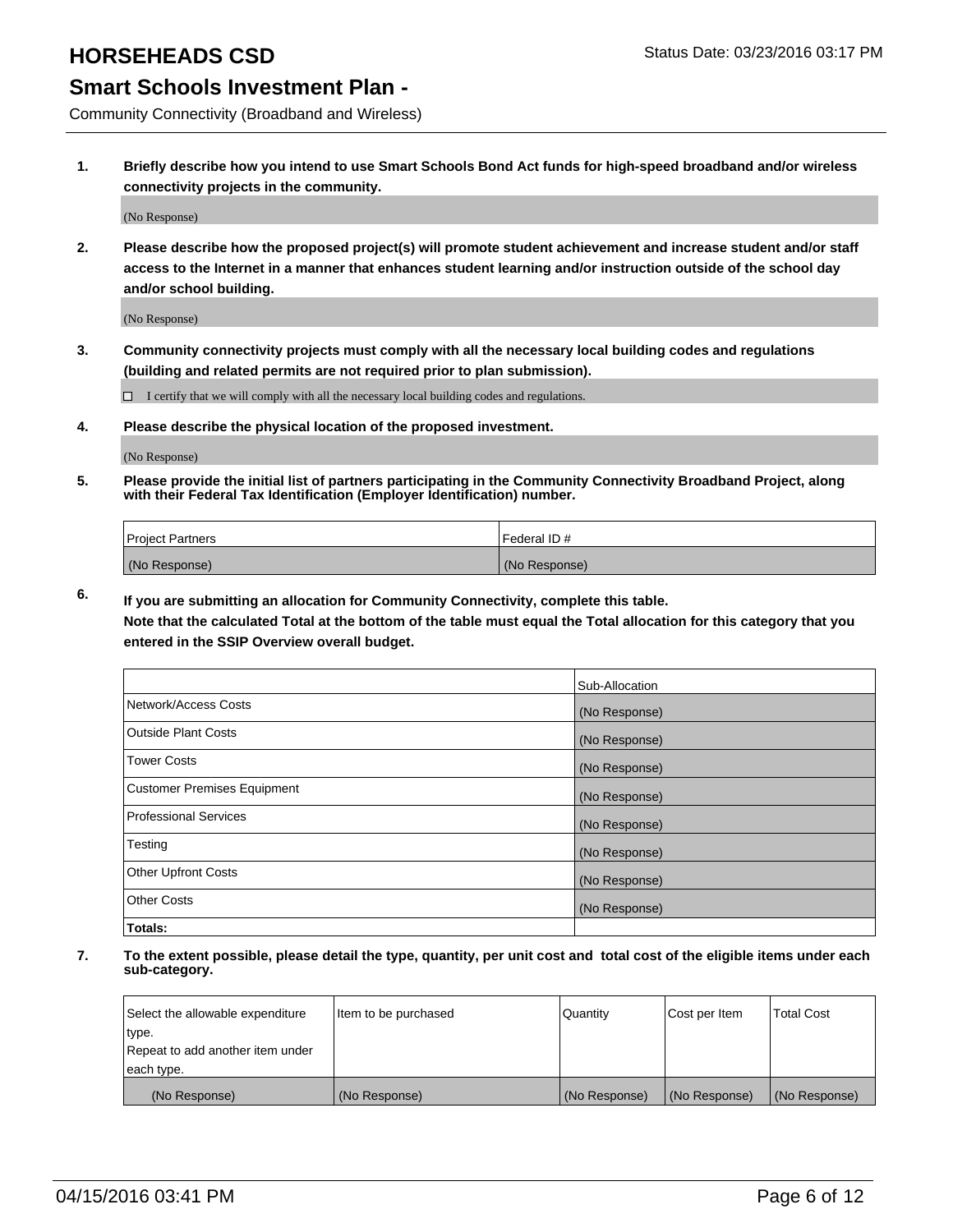#### Classroom Learning Technology

**1. In order for students and faculty to receive the maximum benefit from the technology made available under the Smart Schools Bond Act, their school buildings must possess sufficient connectivity infrastructure to ensure that devices can be used during the school day. Smart Schools Investment Plans must demonstrate that sufficient infrastructure that meets the Federal Communications Commission's 100 Mbps per 1,000 students standard currently exists in the buildings where new devices will be deployed, or is a planned use of a portion of Smart Schools Bond Act funds, or is under development through another funding source.**

**Smart Schools Bond Act funds used for technology infrastructure or classroom technology investments must increase the number of school buildings that meet or exceed the minimum speed standard of 100 Mbps per 1,000 students and staff within 12 months. This standard may be met on either a contracted 24/7 firm service or a "burstable" capability. If the standard is met under the burstable criteria, it must be:**

**1. Specifically codified in a service contract with a provider, and**

**2. Guaranteed to be available to all students and devices as needed, particularly during periods of high demand, such as computer-based testing (CBT) periods.**

**Please describe how your district already meets or is planning to meet this standard within 12 months of plan submission.**

(No Response)

**1a. If a district believes that it will be impossible to meet this standard within 12 months, it may apply for a waiver of this requirement, as described on the Smart Schools website. The waiver must be filed and approved by SED prior to submitting this survey.**

 $\Box$  By checking this box, you are certifying that the school district has an approved waiver of this requirement on file with the New York State Education Department.

### **2. Connectivity Speed Calculator (Required)**

|                         | Number of<br><b>Students</b> | Multiply by<br>100 Kbps | Divide by 1000<br>to Convert to<br>Required<br>Speed in Mb | <b>Current Speed</b><br>lin Mb | Expected<br>Speed to be<br> Attained Within   Required<br>12 Months | <b>Expected Date</b><br>When<br>Speed<br>Will be<br>Met |
|-------------------------|------------------------------|-------------------------|------------------------------------------------------------|--------------------------------|---------------------------------------------------------------------|---------------------------------------------------------|
| <b>Calculated Speed</b> | (No<br>Response)             | (No Response)           | (No<br>Response)                                           | (No<br>Response)               | (No<br>Response)                                                    | (No<br>Response)                                        |
| <b>Totals:</b>          |                              |                         |                                                            |                                |                                                                     |                                                         |

**3. If the district wishes to have students and staff access the Internet from wireless devices within the school building, or in close proximity to it, it must first ensure that it has a robust Wi-Fi network in place that has sufficient bandwidth to meet user demand.**

**Please describe how you have quantified this demand and how you plan to meet this demand.**

(No Response)

**4. All New York State public school districts are required to complete and submit an Instructional Technology Plan survey to the New York State Education Department in compliance with Section 753 of the Education Law and per Part 100.12 of the Commissioner's Regulations.**

**Districts that include educational technology purchases as part of their Smart Schools Investment Plan must have a submitted and approved Instructional Technology Plan survey on file with the New York State Education Department.**

By checking this box, you are certifying that the school district has an approved Instructional Technology Plan survey on file with the New York State Education Department.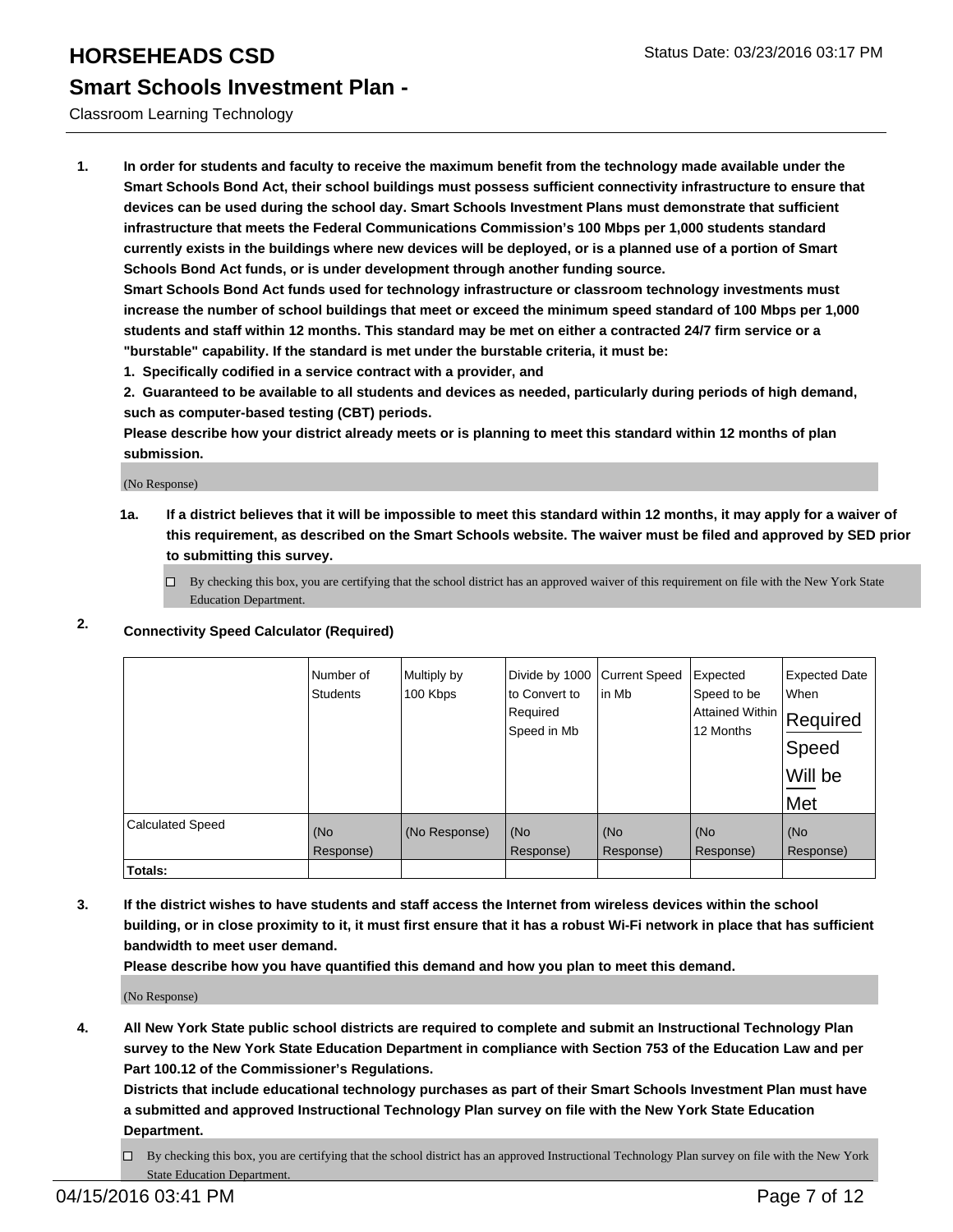# **Smart Schools Investment Plan -**

#### Classroom Learning Technology

**5. Describe the devices you intend to purchase and their compatibility with existing or planned platforms or systems. Specifically address the adequacy of each facility's electrical, HVAC and other infrastructure necessary to install and support the operation of the planned technology.**

(No Response)

- **6. Describe how the proposed technology purchases will:**
	- **> enhance differentiated instruction;**
	- **> expand student learning inside and outside the classroom;**
	- **> benefit students with disabilities and English language learners; and**
	- **> contribute to the reduction of other learning gaps that have been identified within the district.**

**The expectation is that districts will place a priority on addressing the needs of students who struggle to succeed in a rigorous curriculum. Responses in this section should specifically address this concern and align with the district's Instructional Technology Plan (in particular Question 2 of E. Curriculum and Instruction: "Does the district's instructional technology plan address the needs of students with disabilities to ensure equitable access to instruction, materials and assessments?" and Question 3 of the same section: "Does the district's instructional technology plan address the provision of assistive technology specifically for students with disabilities to ensure access to and participation in the general curriculum?"**

(No Response)

**7. Where appropriate, briefly describe how the proposed technology purchases will enhance ongoing communication with parents and other stakeholders and help the district facilitate technology-based regional partnerships, including distance learning and other efforts.**

(No Response)

**8. Describe the district's plan to provide professional development to ensure that administrators, teachers and staff can employ the technology purchased to enhance instruction successfully.**

**Note: This response should be aligned and expanded upon in accordance with your district's response to Question 1 of F. Professional Development of your Instructional Technology Plan: "Please provide a summary of professional development offered to teachers and staff, for the time period covered by this plan, to support technology to enhance teaching and learning. Please include topics, audience and method of delivery within your summary."**

(No Response)

- **9. Districts must contact the SUNY/CUNY teacher preparation program that supplies the largest number of the district's new teachers to request advice on innovative uses and best practices at the intersection of pedagogy and educational technology.**
	- $\Box$  By checking this box, you certify that you have contacted the SUNY/CUNY teacher preparation program that supplies the largest number of your new teachers to request advice on these issues.
- **10. A district whose Smart Schools Investment Plan proposes the purchase of technology devices and other hardware must account for nonpublic schools in the district.**

**Are there nonpublic schools within your school district?**

□ Yes  $\square$  No

**11. Nonpublic Classroom Technology Loan Calculator The Smart Schools Bond Act provides that any Classroom Learning Technology purchases made using Smart**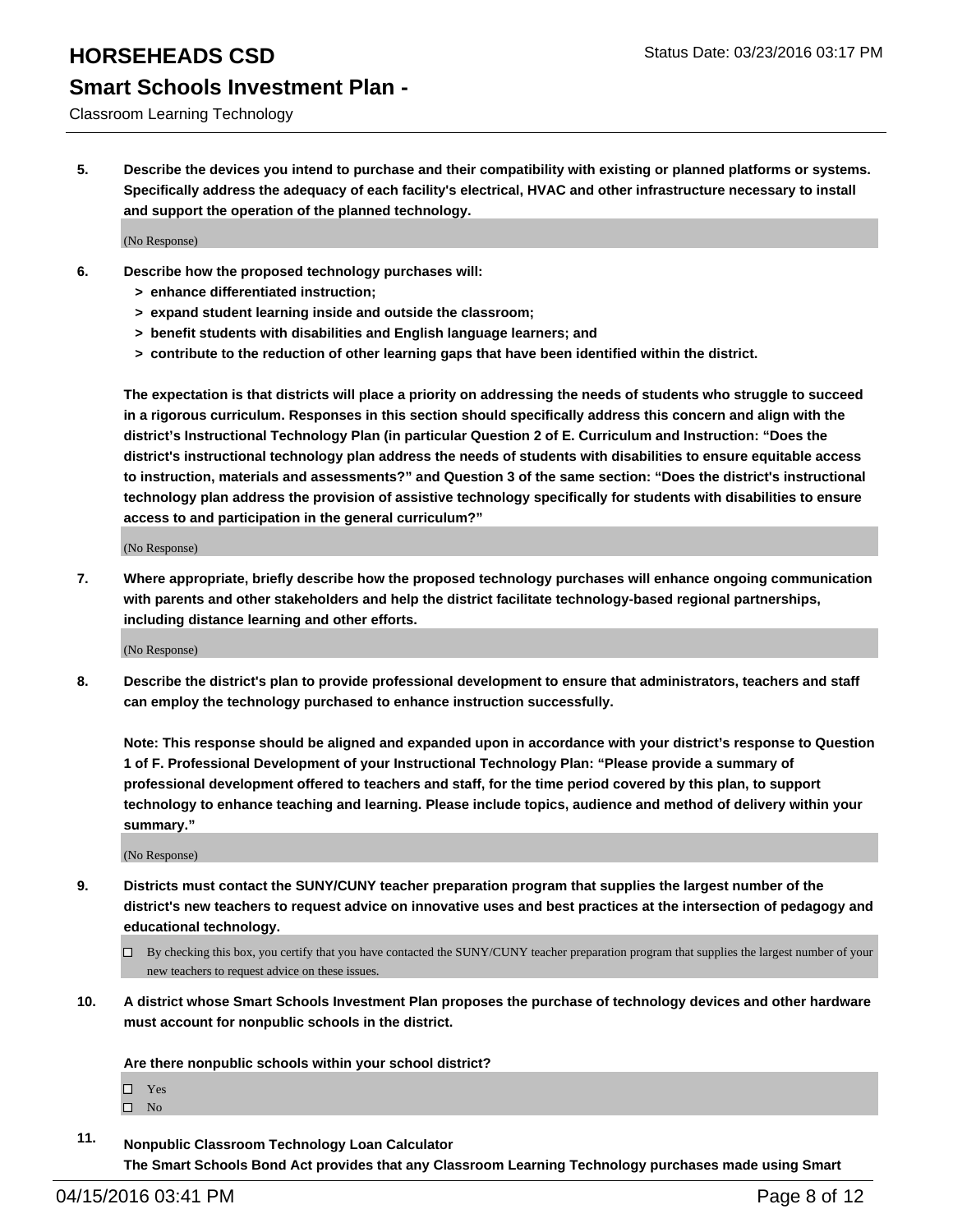Classroom Learning Technology

**Schools funds shall be lent, upon request, to nonpublic schools in the district. However, no school district shall be required to loan technology in amounts greater than the total obtained and spent on technology pursuant to the Smart Schools Bond Act and the value of such loan may not exceed the total of \$250 multiplied by the nonpublic school enrollment in the base year at the time of enactment. See:**

**http://www.p12.nysed.gov/mgtserv/smart\_schools/docs/Smart\_Schools\_Bond\_Act\_Guidance\_04.27.15\_Final.pdf.**

|                                     | 1. Classroom<br>Technology<br>Sub-allocation | 2. Public<br>Enrollment<br>$(2014 - 15)$ | 3. Nonpublic<br><b>Enrollment</b><br>(2014-15)                                                | l 4. Sum of<br>Public and<br>Nonpublic<br>Enrollment | 15. Total Per<br>Pupil Sub-<br>lallocation | 6. Total<br>Nonpublic Loan<br>Amount |
|-------------------------------------|----------------------------------------------|------------------------------------------|-----------------------------------------------------------------------------------------------|------------------------------------------------------|--------------------------------------------|--------------------------------------|
| Calculated Nonpublic Loan<br>Amount |                                              |                                          | (No Response)   (No Response)   (No Response)   (No Response)   (No Response)   (No Response) |                                                      |                                            |                                      |

**12. To ensure the sustainability of technology purchases made with Smart Schools funds, districts must demonstrate a long-term plan to maintain and replace technology purchases supported by Smart Schools Bond Act funds. This sustainability plan shall demonstrate a district's capacity to support recurring costs of use that are ineligible for Smart Schools Bond Act funding such as device maintenance, technical support, Internet and wireless fees, maintenance of hotspots, staff professional development, building maintenance and the replacement of incidental items. Further, such a sustainability plan shall include a long-term plan for the replacement of purchased devices and equipment at the end of their useful life with other funding sources.**

 $\Box$  By checking this box, you certify that the district has a sustainability plan as described above.

**13. Districts must ensure that devices purchased with Smart Schools Bond funds will be distributed, prepared for use, maintained and supported appropriately. Districts must maintain detailed device inventories in accordance with generally accepted accounting principles.**

 $\Box$  By checking this box, you certify that the district has a distribution and inventory management plan and system in place.

**14. If you are submitting an allocation for Classroom Learning Technology complete this table. Note that the calculated Total at the bottom of the table must equal the Total allocation for this category that you entered in the SSIP Overview overall budget.**

|                          | Sub-Allocation |
|--------------------------|----------------|
| Interactive Whiteboards  | (No Response)  |
| <b>Computer Servers</b>  | (No Response)  |
| <b>Desktop Computers</b> | (No Response)  |
| <b>Laptop Computers</b>  | (No Response)  |
| <b>Tablet Computers</b>  | (No Response)  |
| Other Costs              | (No Response)  |
| Totals:                  |                |

| Select the allowable expenditure | Item to be purchased | Quantity      | Cost per Item | Total Cost    |
|----------------------------------|----------------------|---------------|---------------|---------------|
| type.                            |                      |               |               |               |
| Repeat to add another item under |                      |               |               |               |
| each type.                       |                      |               |               |               |
| (No Response)                    | (No Response)        | (No Response) | (No Response) | (No Response) |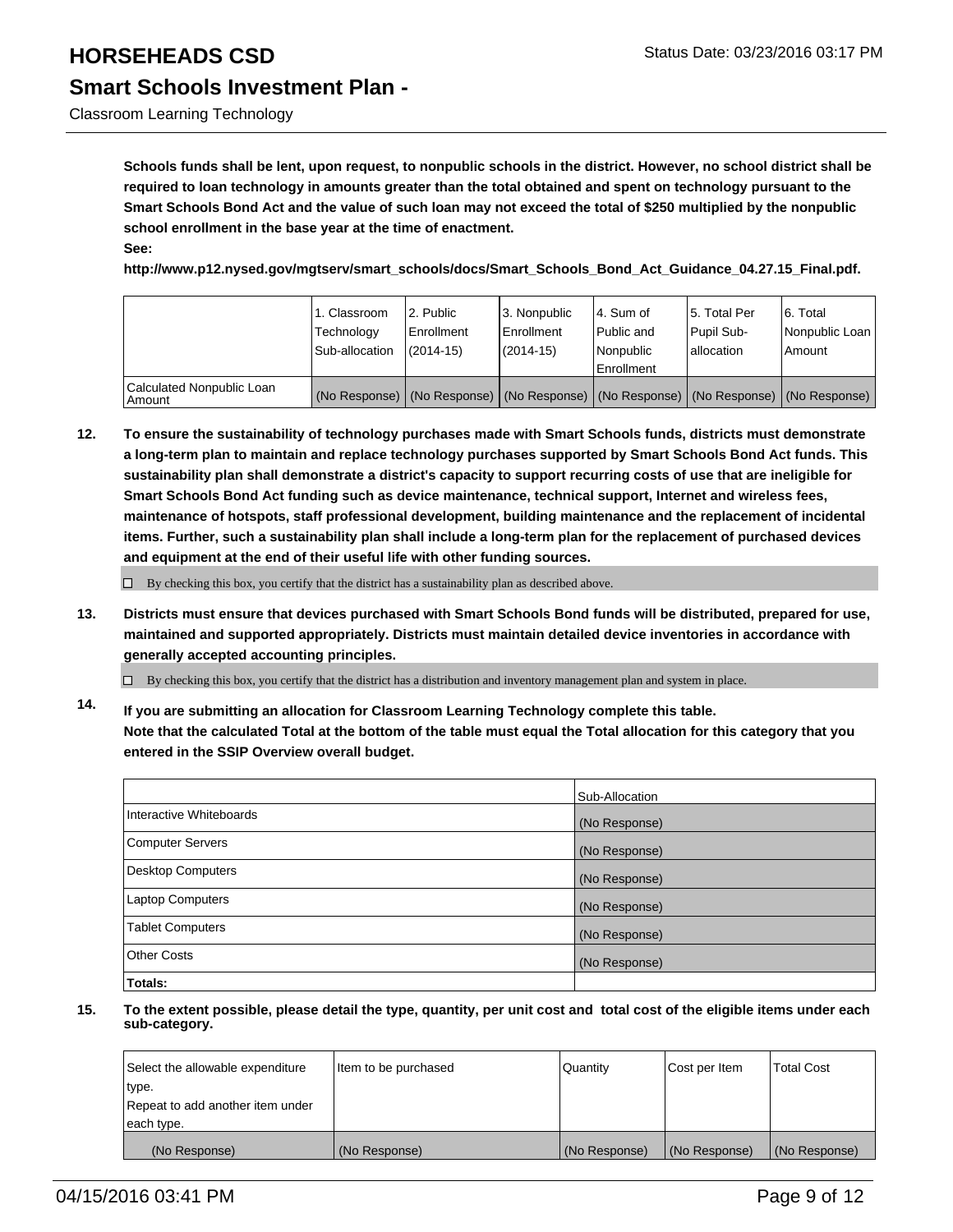#### Pre-Kindergarten Classrooms

**1. Provide information regarding how and where the district is currently serving pre-kindergarten students and justify the need for additional space with enrollment projections over 3 years.**

(No Response)

- **2. Describe the district's plan to construct, enhance or modernize education facilities to accommodate prekindergarten programs. Such plans must include:**
	- **Specific descriptions of what the district intends to do to each space;**
	- **An affirmation that pre-kindergarten classrooms will contain a minimum of 900 square feet per classroom;**
	- **The number of classrooms involved;**
	- **The approximate construction costs per classroom; and**
	- **Confirmation that the space is district-owned or has a long-term lease that exceeds the probable useful life of the improvements.**

(No Response)

**3. Smart Schools Bond Act funds may only be used for capital construction costs. Describe the type and amount of additional funds that will be required to support ineligible ongoing costs (e.g. instruction, supplies) associated with any additional pre-kindergarten classrooms that the district plans to add.**

(No Response)

**4. All plans and specifications for the erection, repair, enlargement or remodeling of school buildings in any public school district in the State must be reviewed and approved by the Commissioner. Districts that plan capital projects using their Smart Schools Bond Act funds will undergo a Preliminary Review Process by the Office of Facilities Planning.**

| Project Number |  |
|----------------|--|
| (No Response)  |  |

**5. If you have made an allocation for Pre-Kindergarten Classrooms, complete this table. Note that the calculated Total at the bottom of the table must equal the Total allocation for this category that you**

**entered in the SSIP Overview overall budget.**

| <b>Totals:</b>                           |                |
|------------------------------------------|----------------|
| Other Costs                              | (No Response)  |
| Enhance/Modernize Educational Facilities | (No Response)  |
| Construct Pre-K Classrooms               | (No Response)  |
|                                          | Sub-Allocation |

| Select the allowable expenditure | Item to be purchased | l Quantitv    | Cost per Item | <b>Total Cost</b> |
|----------------------------------|----------------------|---------------|---------------|-------------------|
| type.                            |                      |               |               |                   |
| Repeat to add another item under |                      |               |               |                   |
| each type.                       |                      |               |               |                   |
| (No Response)                    | (No Response)        | (No Response) | (No Response) | (No Response)     |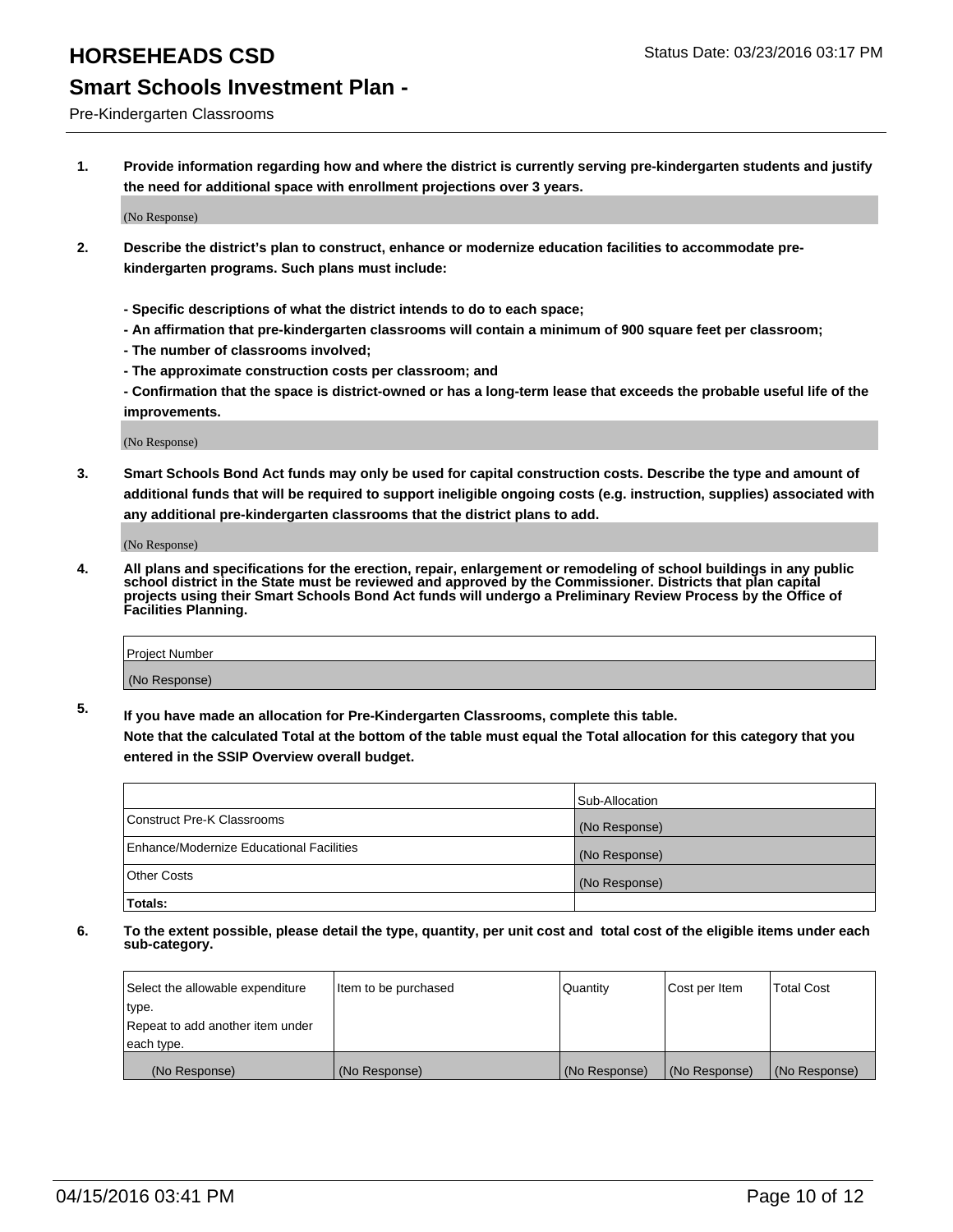## **HORSEHEADS CSD Status Date: 03/23/2016 03:17 PM**

## **Smart Schools Investment Plan -**

Replace Transportable Classrooms

**1. Describe the district's plan to construct, enhance or modernize education facilities to provide high-quality instructional space by replacing transportable classrooms.**

(No Response)

**2. All plans and specifications for the erection, repair, enlargement or remodeling of school buildings in any public school district in the State must be reviewed and approved by the Commissioner. Districts that plan capital projects using their Smart Schools Bond Act funds will undergo a Preliminary Review Process by the Office of Facilities Planning.**

| Project Number |  |
|----------------|--|
| (No Response)  |  |

**3. For large projects that seek to blend Smart Schools Bond Act dollars with other funds, please note that Smart Schools Bond Act funds can be allocated on a pro rata basis depending on the number of new classrooms built that directly replace transportable classroom units.**

**If a district seeks to blend Smart Schools Bond Act dollars with other funds describe below what other funds are being used and what portion of the money will be Smart Schools Bond Act funds.**

(No Response)

**4. If you have made an allocation for Replace Transportable Classrooms, complete this table. Note that the calculated Total at the bottom of the table must equal the Total allocation for this category that you entered in the SSIP Overview overall budget.**

|                                                | Sub-Allocation |
|------------------------------------------------|----------------|
| Construct New Instructional Space              | (No Response)  |
| Enhance/Modernize Existing Instructional Space | (No Response)  |
| <b>Other Costs</b>                             | (No Response)  |
| Totals:                                        |                |

| Select the allowable expenditure | Item to be purchased | Quantity      | Cost per Item | <b>Total Cost</b> |
|----------------------------------|----------------------|---------------|---------------|-------------------|
| type.                            |                      |               |               |                   |
| Repeat to add another item under |                      |               |               |                   |
| each type.                       |                      |               |               |                   |
| (No Response)                    | (No Response)        | (No Response) | (No Response) | (No Response)     |